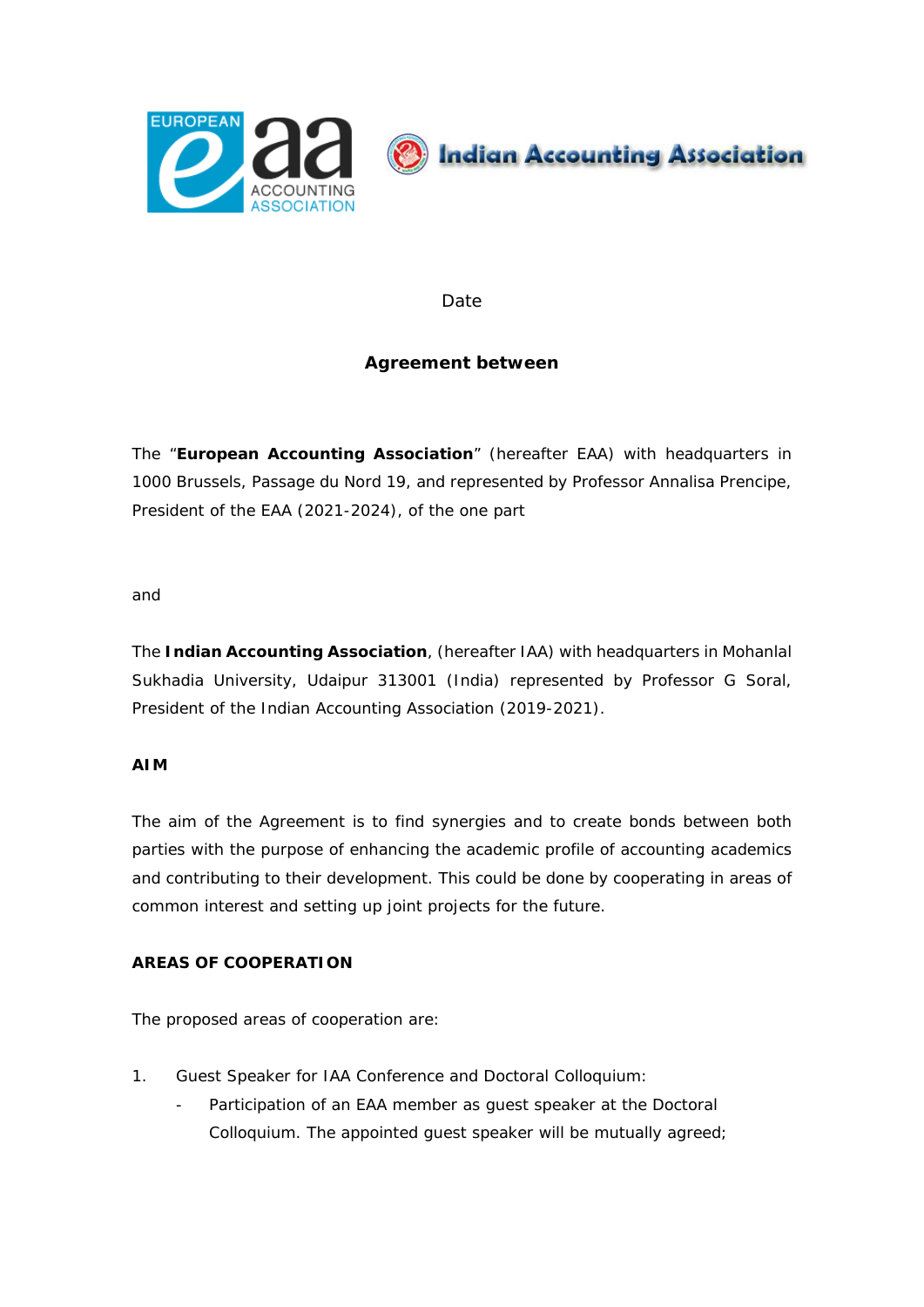- The speaker is invited to stay for the entire IAA Conference and may be expected to deliver a plenary presentation during the IAA Conference;
- The IAA covers accommodation expenses for the EAA guest speaker for the duration of the doctoral colloquium and main conference as is reasonable (e.g. from the day before the doctoral colloquium commences and departure on the final day of the conference).
- The EAA covers the cost of the flight and other incidental travel expenses (e.g. taxis, trains).
- 2. EAA Annual Congress and EAA membership:
	- Award to up to three (3) PhD students per year, following their selection at the IAA Conference and Doctoral Colloquium, of the following benefits:
		- a) Two (2) years of free EAA membership, providing free access to the EAA journals and to the entire EAA-ARC website (value: 120€);
		- b) Reduction of 250€ on the Congress fee if applicable (not combinable with the 200€ discount to first-time PhD student registration).
- 3. EAA PhD Forum:
	- The above mentioned three (3) doctoral students of IAA are entitled to attend the EAA PhD Forum of the year following;
	- The selected students are expected to submit their PhD proposals to the ARC PhD Mentoring Initiative [\(https://arc.eaa-online.org/peer-mentoring](https://arc.eaa-online.org/peer-mentoring-initiative)[initiative\)](https://arc.eaa-online.org/peer-mentoring-initiative) in time to obtain feedback before attending the EAA PhD Forum.
	- First EAA PhD Forum when the agreement is applicable: 2022
- 4. Websites:
	- Cross-reference of the parties on their websites

In the achievement of the determined aim, both parties will:

- cooperate in achieving common objectives, in accordance with the Agreement and the interests of each Party;
- cooperate on the basis of mutual trust and respect, honest partnership and protection of the interests of each other;
- cooperate in strict accordance with the governance of the Associations, generally accepted principles and agreements;